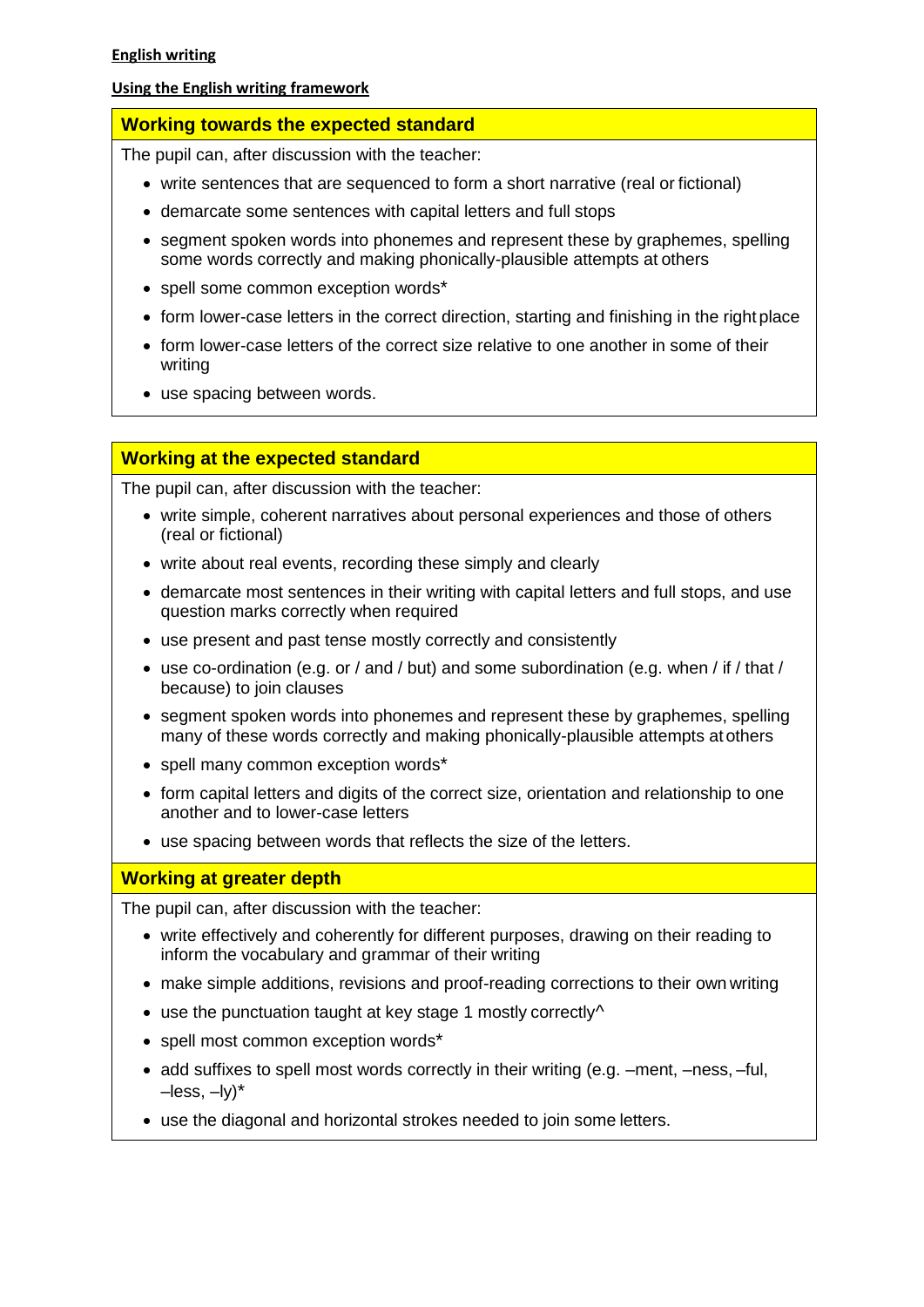# **Working towards the expected standard**

The pupil can:

- read accurately by blending the sounds in words that contain the common graphemes for all 40+ phonemes\*
- read accurately some words of two or more syllables that contain the same graphemephoneme correspondences (GPCs)\*
- read many common exception words.\*

In a book closely matched to the GPCs as above, the pupil can:

- read aloud many words quickly and accurately without overt sounding and blending
- sound out many unfamiliar words accurately.

In a familiar book that is read to them, the pupil can:

• answer questions in discussion with the teacher and make simple inferences.

# **Working at the expected standard**

The pupil can:

- read accurately most words of two or more syllables
- read most words containing common suffixes\*
- read most common exception words.\*

In age-appropriate<sup>1</sup> books, the pupil can:

- read most words accurately without overt sounding and blending, and sufficiently fluently to allow them to focus on their understanding rather than on decoding individual words<sup>2</sup>
- sound out most unfamiliar words accurately, without undue hesitation.

In a book that they can already read fluently, the pupil can:

- check it makes sense to them, correcting any inaccurate reading
- answer questions and make some inferences
- explain what has happened so far in what they have read.

## **Working at greater depth within the expected standard**

The pupil can, in a book they are reading independently:

- make inferences
- make a plausible prediction about what might happen on the basis of what has been read so far
- make links between the book they are reading and other books they have read.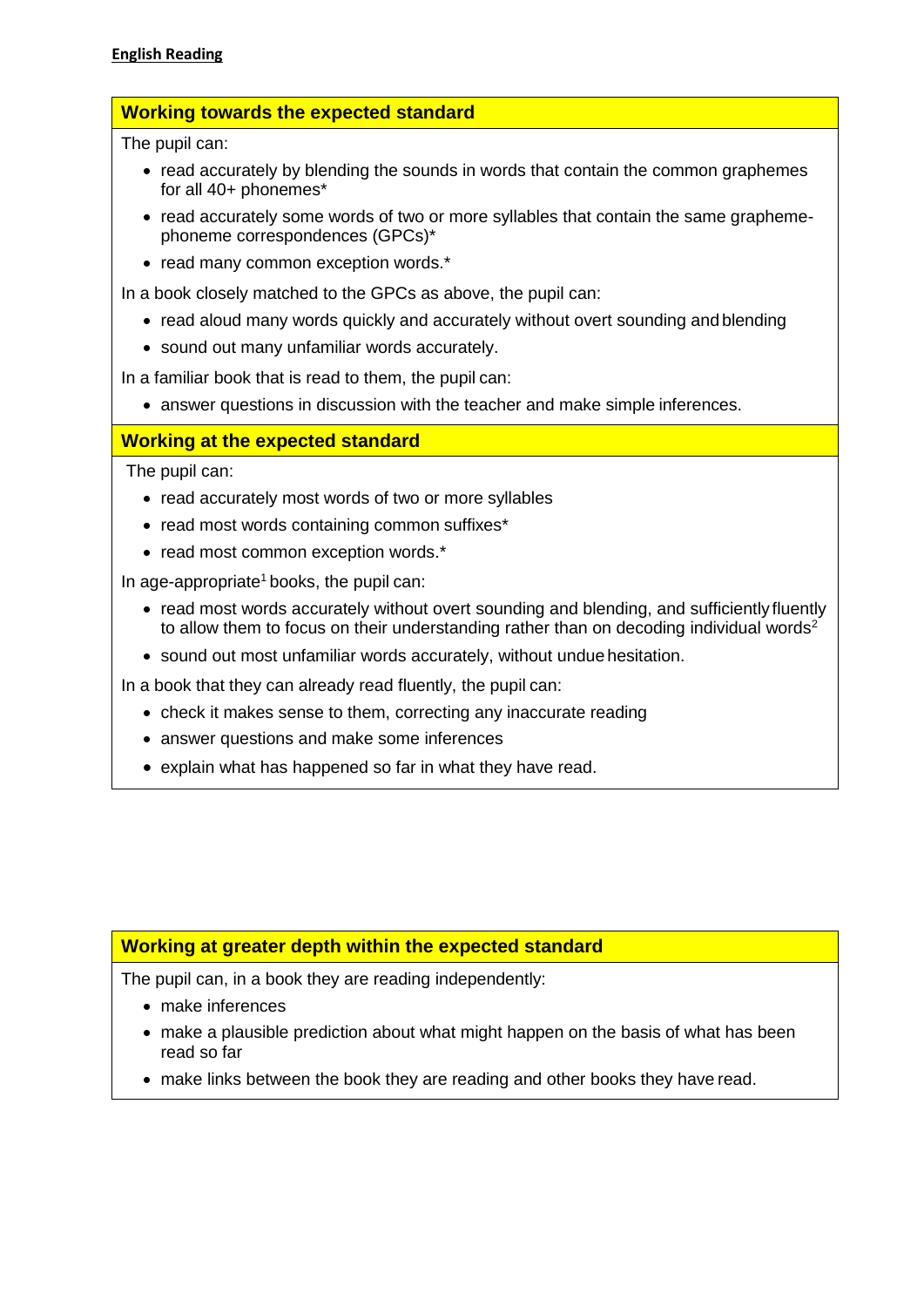#### **Mathematics**

### **Working towards the expected standard**

The pupil can:

- read and write numbers in numerals up to 100
- partition a two-digit number into tens and ones to demonstrate an understanding of place value, though they may use structured resources<sup>1</sup> to support them
- add and subtract two-digit numbers and ones, and two-digit numbers and tens, where no regrouping is required, explaining their method verbally, in pictures or using apparatus (e.g. 23 + 5; 46 + 20; 16 – 5; 88 – 30)
- recall at least four of the six<sup>2</sup> number bonds for 10 and reason about associated facts  $(e.g. 6 + 4 = 10$ , therefore  $4 + 6 = 10$  and  $10 - 6 = 4$ )
- count in twos, fives and tens from 0 and use this to solve problems
- know the value of different coins
- name some common 2-D and 3-D shapes from a group of shapes or from pictures of the shapes and describe some of their properties (e.g. triangles, rectangles, squares, circles, cuboids, cubes, pyramids and spheres).

## **Working at the expected standard**

The pupil can:

- read scales\* in divisions of ones, twos, fives and tens
- partition any two-digit number into different combinations of tens and ones, explaining their thinking verbally, in pictures or using apparatus
- add and subtract any 2 two-digit numbers using an efficient strategy, explaining their method verbally, in pictures or using apparatus (e.g.  $48 + 35$ ;  $72 - 17$ )
- recall all number bonds to and within 10 and use these to reason with and calculate bonds to and within 20, recognising other associated additive relationships (e.g. If  $7 + 3 = 10$ , then  $17 + 3 = 20$ ; if  $7 - 3 = 4$ , then  $17 - 3 = 14$ ; leading to if  $14 + 3 = 12$ 17, then  $3 + 14 = 17$ ,  $17 - 14 = 3$  and  $17 - 3 = 14$ )
- recall multiplication and division facts for 2, 5 and 10 and use them to solve simple problems, demonstrating an understanding of commutativity as necessary
- identify  $\frac{1}{4}$ ,  $\frac{1}{3}$ ,  $\frac{1}{2}$ ,  $\frac{2}{3}$ , of a number or shape, and know that all parts must be equalparts of the whole
- use different coins to make the same amount
- read the time on a clock to the nearest 15 minutes
- name and describe properties of 2-D and 3-D shapes, including number of sides, vertices, edges, faces and lines of symmetry.